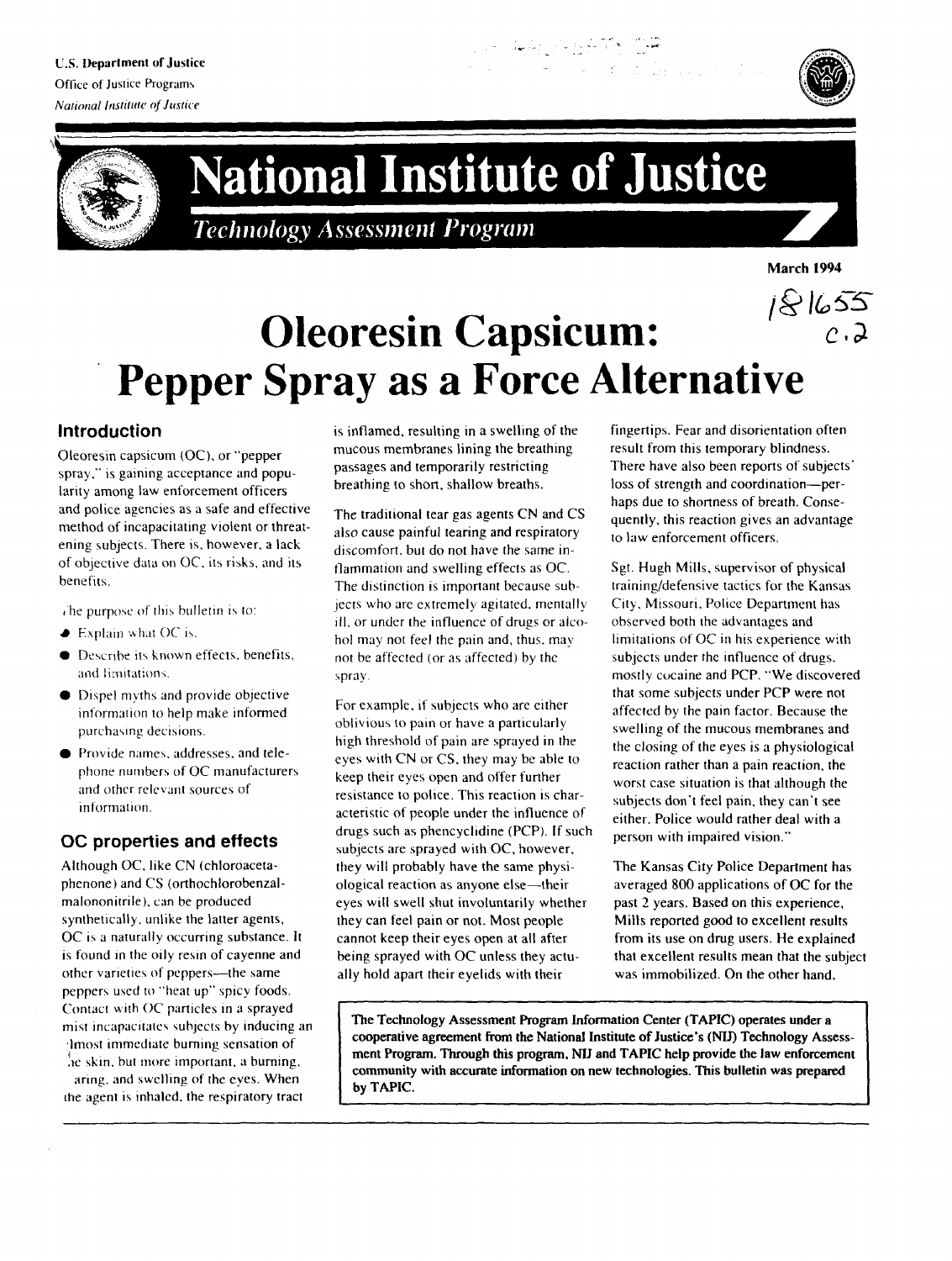<u>Kan tanah sahiji désa di kacamatan Sababatan Sababatan Sababatan Sababatan Sababatan Sababatan Sababatan Saba</u>

good results did not immobilize the subject but caused temporary blindness, which still allowed the officer to subdue the subject.

Another benefit of OC is that in most cases no special decontamination procedures are required. It is biodegradable and, unlike chemical irritants, OC has not been found to linger in clothing or affected areas. After a subject is sprayed and subdued by OC, law enforcement officers usually need only provide proper ventilation and access to water for flushing the eyes and skin.

#### Strength versus percentage

OC sprays are available in a variety of different concentrations, usually anywhere from 5 to 10 percent for aerosols manufactured for law enforcement. These percentages may be misleading, however, because it is the strength of the OC in the spray that determines its effectiveness, not its percent of volume. The strength of the OC depends on the grind of the pepper before the oil is extracted. Moreover, strength is usually measured in Scoville Heat Units (SHU's): the higher the SHU's, the greater the inflammatory capacity of the OC. For example, oil from a 1 million SHU pepper grind would not be as inflammatory as oil from a 1.5 million SHU grind.<sup>1</sup>

Also, OC is an oil; to work, it must atomize into a fine spray. Because oily solutions do not break up as easily into a mist, solutions greater than 5 percent OC may not atomize as well.

#### **Product selection**

Once a law enforcement agency decides to adopt OC as a force alternative, it must make several product selection choices. A variety of vendors market different types of OC products. Aside from cost, some of these choices include the product's formulation, concentration level, range, type of trigger mechanism, spray pattern (mist, fog, or stream), and presence or absence of a safety device. Agencies should insist that, as part of any purchase contract, the manufacturer provide them with copies of any manual updates or product warnings for the life of the product.

One of the most important considerations agencies face when selecting a pepper spray product is whether to purchase one with an isopropyl alcohol-based carrier or one with a nonalcohol-based carrier. Of particular concern is the potential inflammability of pepper spray products that use isopropyl alcohol as a carrier. In one reported incident, police sprayed an armed, extremely agitated adolescent with OC and then shot him with an electrical stun gun; the charge from the stun gun apparently ignited the OC carrier liquid on his clothing and set him afire.

One manufacturer of pepper spray with an alcohol-based carrier said, "Isopropyl alcohol has been used in household aerosols for cosmetic and pharmaceutical products for more than 60 years," adding, however, that no OC product should be used near sparks or flames. Furthermore, some manufacturers and product users believe that alcohol-based products are more effective than nonalcohol-based products because they work better under all temperature conditions.

As part of NIJ's Less-Than-Lethal Technology Program, the International Association of Chiefs of Police (IACP) is collecting and analyzing field data on the use of oleoresin capsicum (OC) and other handheld aerosols by patrol officers. NIJ's goal is to conduct a scientifically based study on OC. The field evaluation is being conducted in the Baltimore

They also believe that alcohol-based products are better at atomizing the active ingredient, opening pores and dissolving skin oils. Advocates contend that the reaction of pores and skin oils may reduce the time it takes for the product to take effect. Nonflammable carrier systems use Freon, Dymel, methylene chloride, and other industrial chemicals. These chemicals, in sufficient quantities, may be ozone depleting, toxic, or carcinogenic. Regardless of the carrier, aerosol cans of any type can leak, rupture, or explode if left inside patrol cars in the sun with the windows rolled up in extremely warm weather.

Law enforcement administrators must determine which OC product is appropriate in different situations. For example, an OC aerosol in an isopropyl alcohol carrier may be appropriate for routine patrol situations requiring an officer or team of officers to subdue hostile arrestees where no flames or sparks are present. Conversely, crowd dispersement situations involving large-area saturation may require a nonflammable carrier. Obviously, the needs of a small police department in a rural setting will differ greatly from the needs of a large force in a highly populated urban area. Fire and rescue personnel, legal counsel, and insurance experts should also be consulted during this decision-making process.

#### **Training**

Thorough training in the use of OC is critical. Training enhances product effectiveness, protects both the officer and the

County (Maryland) Police Department. The IACP has also prepared an Executive Brief for NIJ that is designed to familiarize police executives with the product. Copies of the Executive Brief are available from the IACP by writing or calling: IACP, 515 North Washington Street, Alexandria, VA 22314, (703) 836-6767.

<sup>&</sup>lt;sup>1</sup> Despite the scientific sounding name, Scoville Heat Units (SHU's) are not scientific measures. They are based originally on what are essentially taste tests.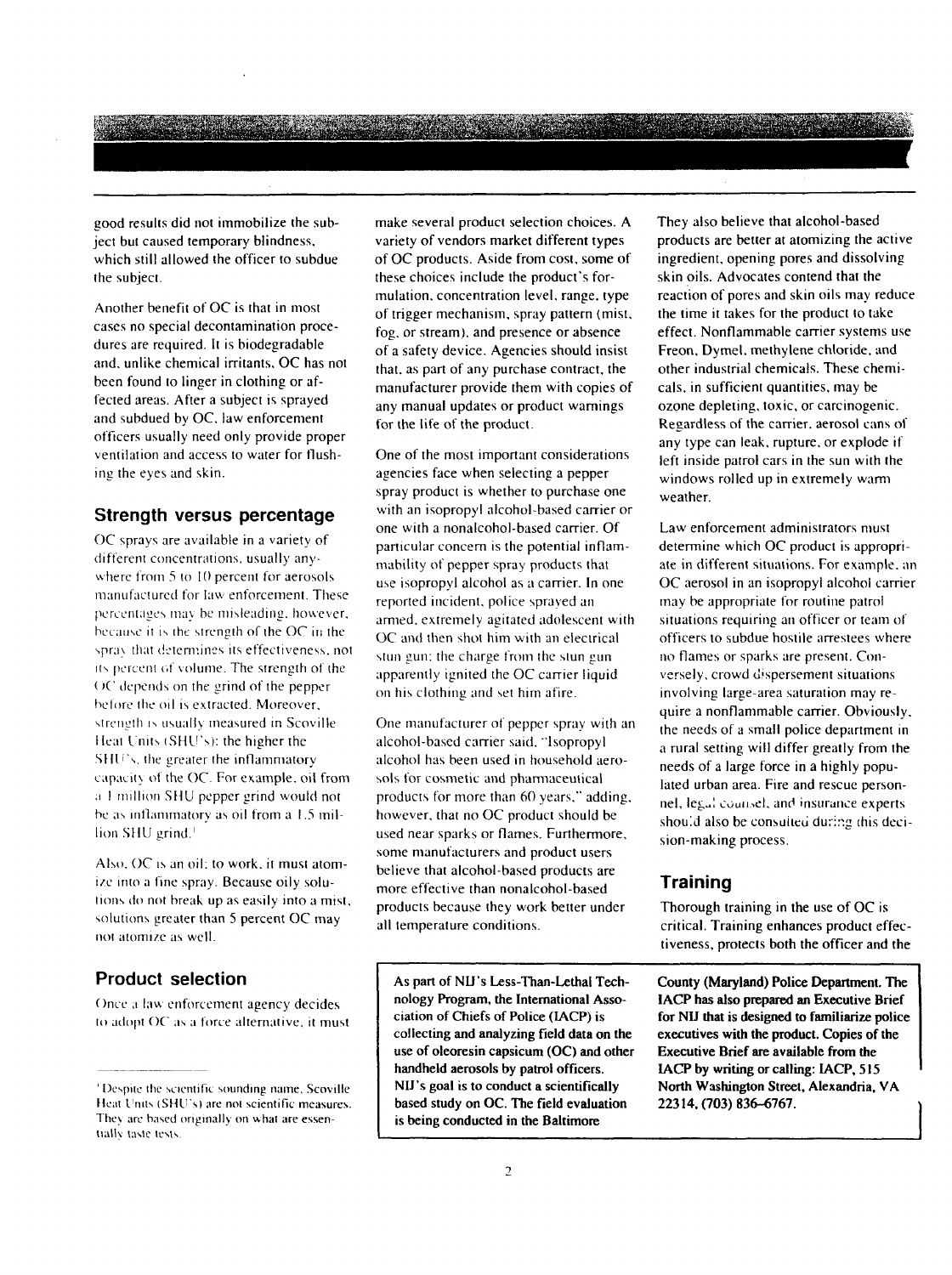agency in the event of litigation. and ensures both officer and subject safety. Proper OC training should be comprehensive, going beyond the technical application to cover product derivation, the processes that cause physiological reactions, and decontamination protocols. Legal issues (for example, use of force guidelines) and tactical issues (for example. application techniques, verbal commands, and control strategies) should also be examined.

Rather than expecting the pepper spray to incapacitate the suspect by itself, many agencies suggest that OC spray should be used to distract the arrestee through discomfort. the sheer surprise of being sprayed in the face, and the accompanying reflex of shielding and closing the eve\

To experience its effects firsthand, some police agencies actually spray officers with the pepper spray as part of the OC training. Advocates of this approach maintain that, because the product is reportedly safe, officers should fully understand it. Officers who have been sprayed by  $pe<sub>P</sub>$  per spray acquire confidence in the effectiveness of the product and have compassion for anyone they may spray. Furthermore, exposure helps. officers understand the danger of an accidental dose of OC from a gust of wind or a poorly aimed spray or an even worse  $d$ anger-letting the OC canister fall into the hands of subjects during an arrest.

Mills cites the case of an Arizona State trooper as a good example of the wisdom of using the spray in training. The officer was sprayed with OC by a subject, but the officer said he survived the attack because his exposure to the spray in training taught him how to react. Moreover, Mills said that officers would be even better prepared if they trained with the 5-percent  $OC$  solution that is used on the street rather than the 1-percent  $OC$  soludon that is now used in training.

#### **Benefits of Pepper Sprays**

- **0** The physical effects of being sprayed with oleoresin capsicum **(OC)** may significantly reduce an individual's aggressive behavior. The effects range from tearing, involuntary closing of the eyes, and burning and redness of exposed skin, to coughing, gagging, and shortness of breath; to loss of motor skills or muscle coordination.
- Law enforcement agencies have reported that they have successfuily used OC sprays on individuals who **are**  extremely excited and agitated, under the influence of drugs and alcohol, and mentally impaired.
- OC sprays seem to leave few if any residual effects. allowing suspects to **be**  transported without affecting transport**ing** officers. Decontamination protocol normally requires only fresh air and soap and water.
- **0** Chemists assigned to the FBI's Forensic Science Research and Training Center did not see any long-term health nsks associated with the use of OC.
- Thirty-nine police agencies and three correctional institutions using OC aerosols did not report any medical problems encountered by subjects being subdued and arrested, and no medical problems were encountered by the officers administering the OC.
- Departments that have adopted OC sprays claim to have fewer allegations of police use of excessive force or **police** brutality charges, resulting in fewer lawsuits.
- Departments have reported a reduction in officer and arrestee injuries as a result of the introduction of OC sprays.
- Manufacturers offer several OC concentrations with differing size spray units and spray pattems for applications ranging from personal use to crowd control.

#### **Limitations of Pepper Sprays**

- The use of OC sprays with alcohol-based **carriers** should **be** avoided **when** flames or sparks **arr:** present, as the **canier** is - "' inflammable,
- Officers issued OC should **carefully**  review all the manufacturer's information. including the product's material safety data sheet, because *OC* sprays often contain other chemicals that may pose fire or other health and safety hazards.
- OC sprays incorporating other chemical agents may leave more residual effects and require different decontamination protocols than OC sprays alone.
- The suspect must be within the effective range of the product for the **OC** spray to work. If the suspect is too close or too far from the officer, the spray may not be effective. Likewise. if the aerosol is sprayed in bursts that are either too short or too long, its effectiveness may be hampered. Because manufacturers use different mixtures of chemicals and spray patterns. it is always best to follow the manufacturer's instructions to ensure optimum performance.
- Eyeglasses, sunglasses, and other protective eyewear and clothing may greatly reduce the effectiveness of OC sprays. The spray's effectiveness may also **be**  reduced by a suspect who throws up his hands in a defensive measure to block the spray.
- **A** lack of adequate training can lead to failures or improper use of OC sprays and. therefore, expensive litigation.
- OC sprays can **be** used against the officer.
- Exposure to high temperatures such as leaving the aerosol inside a hot patrol car in the summertime can cause the aerosol can to leak, rupture, and explode.
- OC sprays cause upper respiratory inflammation; therefore. they may have detrimental effects on people with preexisting respiratory problems.
- No chemical agent is 100-percent effective.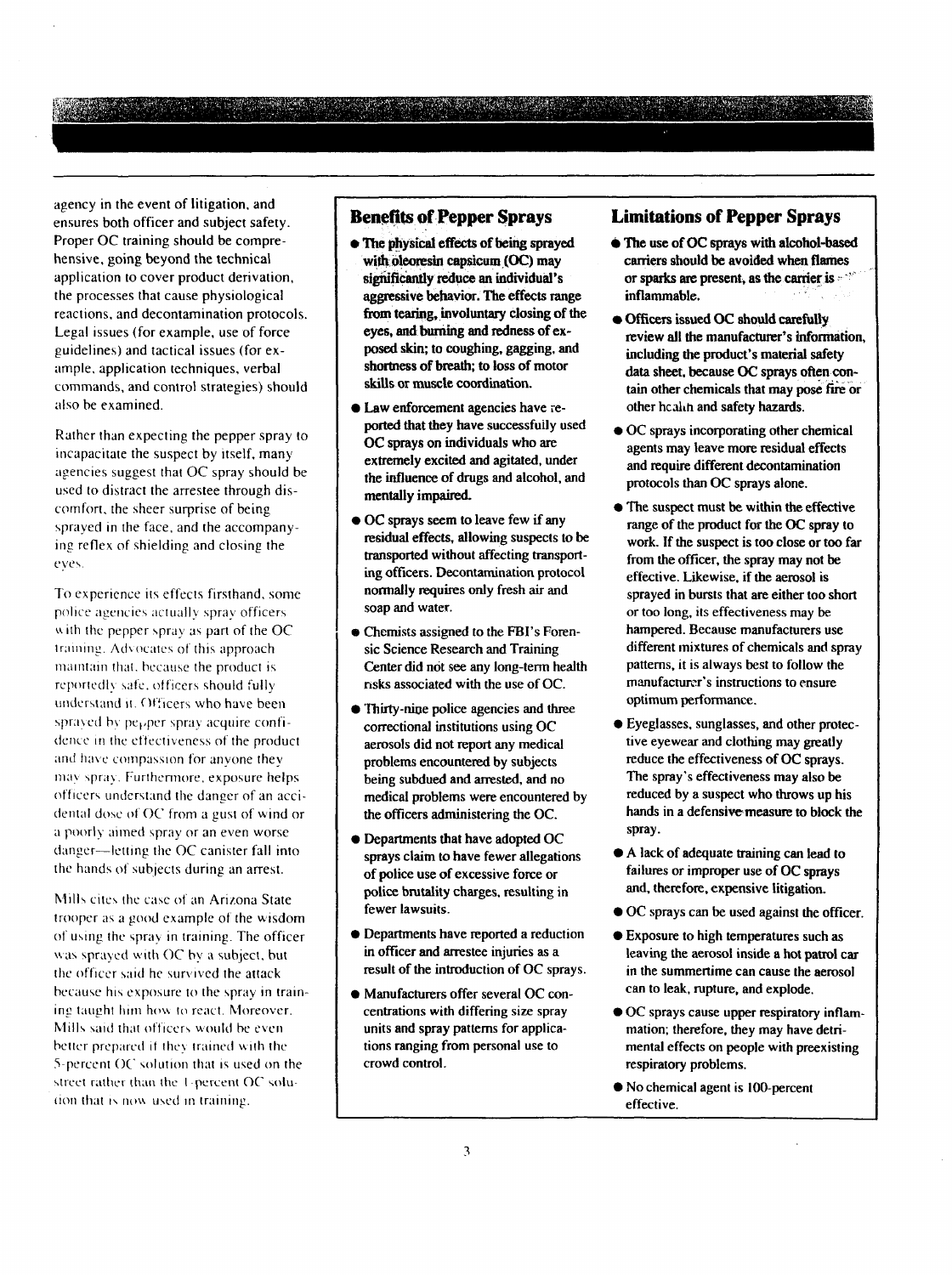a sa mga banda ng mga banda ng mga banda ng mga banda ng mga banda ng mga banda ng mga banda ng mga banda ng m

Several OC manufacturers offer training courses or can refer you to other affiliated training programs. However, no universally accepted organizations certify training in the use of OC products. Agencies should ask manufacturers who offer "certified" courses to make clear who certifies the training. For additional information on OC training. you may also wish to contact the Aerosol Subject Restraint Instructors Council. a loose confederation of manufacturers. instructors/trainers, and training institutions, at (212) 989-1174.

Application technique. Application technique is a critical point: It involves a fumble-free draw. use of a spray technique that dispenses an optimum amount of OC. and proper verbal directions. In addition. there must be proper movement to keep the tactical advantage over the subject, fumble-free reholstering. and appropriate control techniques that result in a properly handcuffed arrestee. The draw starts with proper choices of canister, holster, carry location, and draw technique. The canister must be designed to be quick and sure under stress, easy to point accurately, and safe from unintentional discharges (DuVernay 15)

Because arresting, handcuffing, and searching a person will almost always follow an application of  $OC$ , it is essential that the canister be reholstered smoothly and securely. Just as with a handgun. this reholstering should be practiced repeatedly and without looking to make sure it may be executed cleanly under stress.

Two schools of thought address carry positioning.<sup>2</sup> One advocates that the aerosol be carried on the strong side (the right side for a right-handed person, left side for a left-handed person) and be drawn with the strong hand. Advocates of this approach believe the strong hand is best

during times of stress, particularly when the task requires dexterity and fine motor movement, which is the case when drawing and applying OC. The other school of thought suggests that the canister be carried on the weak side and deployed with that hand. These proponents maintain that the strong hand should be kept free to engage in empty-hand defensive drills and control. It also allows the strong hand to  $\vec{J}$  remain free to draw the firearm (DuVernay 16).

Drawing the canister with the weak hand and the firearm with the strong hand simultaneously is not wise. Under high stress. the brain's message intended for one hand can go to both hands and result in an unintentionally discharged firearm. perhaps wounding or killing the subject or another officer. In addition, it is important that officers do not develop a tactical overreliance on pepper spray: OC is not intended to replace the use of a firearm, a nightstick. or police backup (DuVernay 18 ).

Still, when confronting subjects under the influence of PCP. Mills said. "OC is the best option short of a lethal weapon. If we did not have pepper spray. we would have to use lethal force. Having OC is another tool to use at the lowest possible level versus impact weapons, which won't work anyway on subjects under the influence of PCP." Furthermore. Mills said. since the use of OC, officer and subject injuries have decreased as have complaints and litigations.

Verbal commands. Verbal commands-before, during, and after the confrontation-must also be practiced if the officer expects to actually deploy them under stress. Commands given before the actual use of force are essentially warnings that attempt to coax cooperation from the subject. They are also intended for the ears of witnesses. "Stay back. I don't want to hurt you" and "Stop resisting arrest. or I will have to spray you" establish both use of

the lower force level and reluctance **lo**  escalate the level of force.

Once the chemical has been applied and empty-hand techniques are being used, commands must be given to direct the now confused and distracted subject. "Lie down on the ground" and "Stop resisting arrest" tell the subject what is required and how to stop the pain of a compliance technique. These commands also communicate to witnesses the officer's desire to use minimum force (DuVernay **18).** 

After resistance has ceased. the subject must be reassured that nothing further will happen to him or her, and that decontamination for the OC application is forthcoming. Without this reassurance, the subject may again become violent from frustration or in an effort to escape discomfort. Statements such as "No one is going to hurt you" and "Stay calm, and I will he get the agent out of your eyes" provide. incentive for cooperation and demonstrate the officer's reduction of force as resistance is reduced.

The subject should be monitored carefullv. until symptoms disappear, to ensure  $\vec{r}$  *edi*cal treatment is provided should it be needed. Some indications that medical treatment should he obtained are if the subject displays physical symptoms other than a slight reddening of the skin, complains of an inordinate amount of pain. or shows symptoms for more than 30 minutes However. any rime the subject requests medical care. it should he provided.

Reporting and documentation. Thorough. accurate. and timely reporting of

TAPIC encourages law enforcement agencies to send us any information they may have regarding their own studies or experiences with *OC,* or any other lessthan-lethal weapons. and other law enforcement equipment. Please write or call TAPIC. Box **6000,** Rockville, MD **20850, (800) 248-2742.** 

<sup>&</sup>lt;sup>2</sup>DuVernay, Bert, "When Compliance Is Needed: What Chemical Agent To Spray and How To Spray It," Police, February 1993: 15--18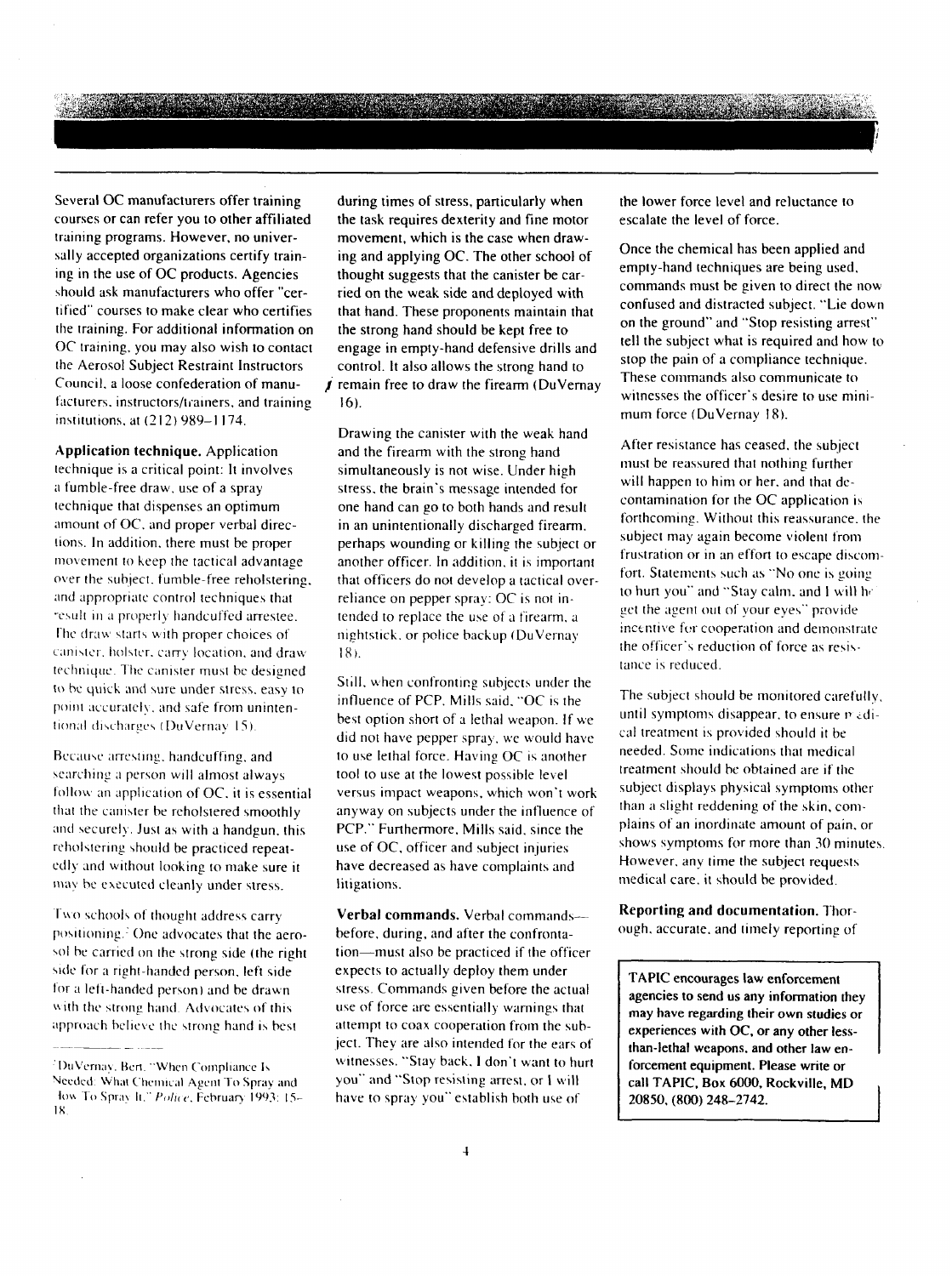every incident involving the use of OC spray is crucial. This response is essential in the successful prosecution of the subject and the defense of any allegations of excessive force by a law enforcement officer. The reports should start with the officer's first knowledge of the incident and describe in sequence the actions of both the officer and the subject. A critical, but often overlooked. aspect of the report is to note how the officer reduced the force applied as the resistance of the subject declined.

#### **Medical and legal issues**

The Federal Bureau of Investigation Firearms Training Unit (FTU) conducted research to determine the most effective chemical agent product to be carried by their Special Agents. Based on that research and testing, along with information

wided by the U.S. Army Chemical Re rch and Development Center. FTU

, roved the use of oleoresin capsicum. FBI chemists who were consulted during the study did not foresee any long-term health risks associated with the use of OC.

Furthermore, police agencies responding to an FTU questionnaire did not report any medical problems. Nevertheless. Occupational Health Services, Inc. (a private research facility in Kansas City, Missouri). reported that because OC caused the subject's breathing passages to swell and constrict. the use of OC on persons with pre-existing respiratory conditions such as asthma could. in rare instances, cause death.

Police departments that use OC aerosols report little, if any. litigation initiated by the use of pepper spray on combative arrestees. In facl. Mills said litigation has decreased since the use of the spray. Moreover. various courts have upheld the use of traditional chemical irritants when properly - --oloyed. Any OC-related litigation,

.efore. may **be** \imilarly resolved.

#### **~uidelines**

Police usually rank OC just after physical pain compliance and immediately before the use of impact weapons on the use-offorce continuum. This is largely because there appears to be no verified long-term physical effects or health risks associated with the use of OC.

Specific, prescribed guidelines for the use of OC are usually required by most police agencies. Standard operating procedures generally mandate that OC is appropriate for use with actively comhative individuals who have resisted or ignored verbal commands, when physical control techniques are necessary. or when there is a danger of officer injury. At a minimum, guidelines should consider issues related to the following:

- Appropriateness of agent use.
- Necessity of warnings prior to application.
- **0** Decontamination procedures.
- **Incident documentation**
- **•** Possible sanctions for indiscriminate use.

#### **Conclusion**

According to John Granfield, program manager of the International Association of Chiefs of Police (IACP), "Most of the information on OC has come from officers who used it during training and on subjects. This information has been basically anecdotal. A number of manufacturers. in order to protect themselves from liability, did contract with private labs to do tests... However, no government or consumer agencies have done any tests."

Although much remains to be learned about the immediate and long-term effects of oleoresin capsicum, law enforcement agencies are increasingly turning to OC as a less-than-lethal force alternative for many law enforcement patrol situations. The Technology Assessment Program Information Center (TAPIC) has not formally tested or evaluated OC. The following list of contacts is provided only as information for law enforcement personnel. TAPIC does not endorse any OC product. nor can we be certain this list represents every manufacturer of the product.

#### **Associations**

**Aerosol Defense Spray Association**  P.O. Box 540117 North Salt Lake. UT 83054 (801 ) 292-63 16 Steve Beazer, President

#### **Association of Defensive**

**Spray Manufacturers**  c/o David Birenbaum and Associates 8 18 Olive Street, Suite 9 18 St. Louis, MO 63101 (314) 241-1445 Mark S. Birenbaum. Ph.D.

#### **OC Manufacturers**

**Aerko International**  3410 Northeast Fifth Avenue Fort Lauder Jale, FL 33334 (305) 565-0475 Fax (305) 565-8499

#### **Aero Tech Labs**

728 Northwest Seventh Terrace Fort Lauderdale. **FL** 333 1 I (305) 463-4584

**Advanced Defense Technologies**  1610 South Main Street, Suite B Bountiful, UT 84010 (800) 543-5207 **01'** 

**The National Institute of Justice (NII) Field Safety Program is collecting**  information on OC as part of its ongo**ing efforts to ensure the safety of law enforcement technologies. In addition. NIJ will provide periodic reports on other less-than-lethal technologies that are introduced to the field.**